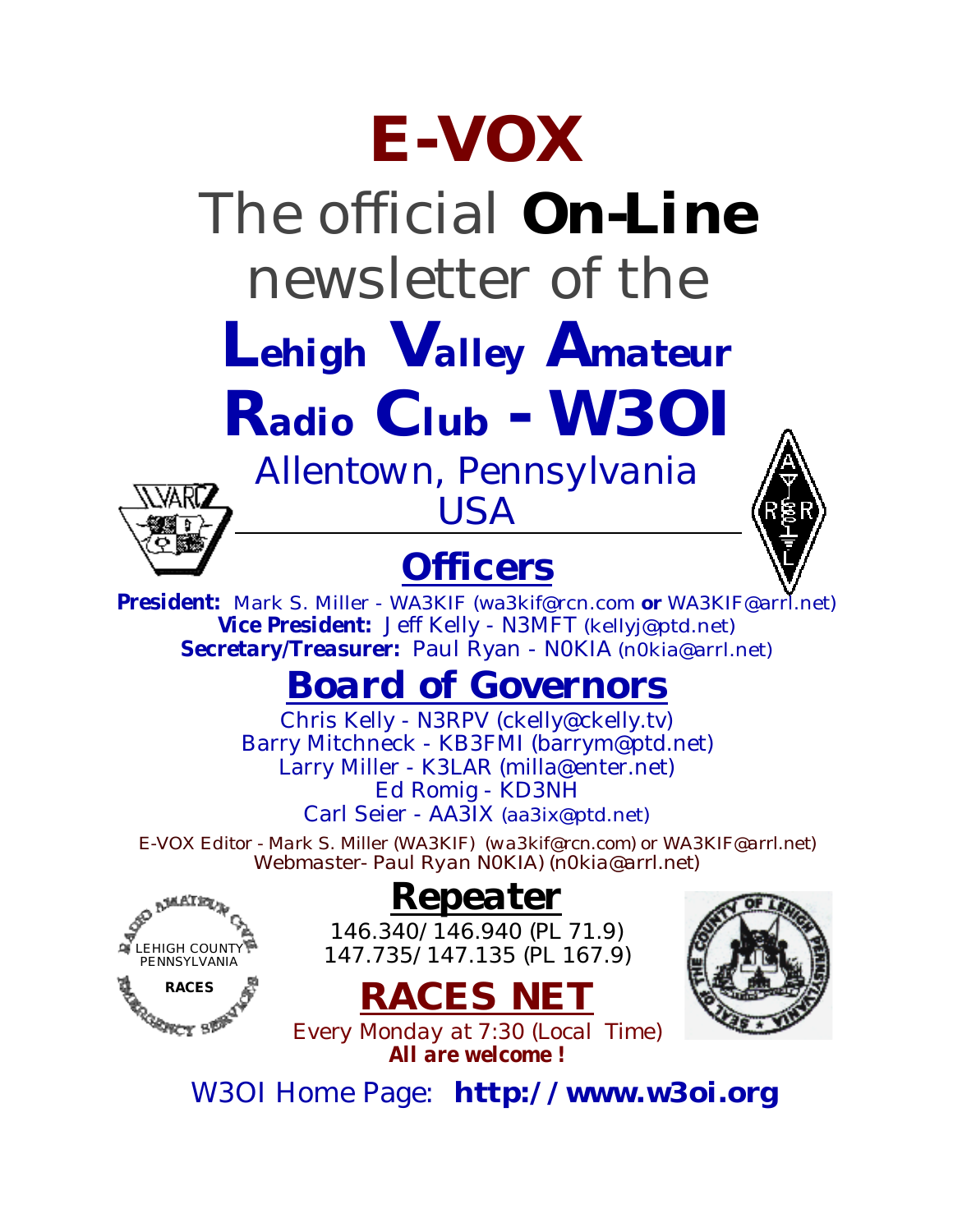

#### **September, 2002 Contents**

|                                                                       | pages 9 |
|-----------------------------------------------------------------------|---------|
| Answer to Quote Quiz <b>Election</b> 2014 <b>Answer</b> to Quote Quiz | page 10 |
|                                                                       | page 11 |
|                                                                       | page 12 |
|                                                                       | page 13 |
|                                                                       |         |

**L**ehigh **V**alley **A**mateur **R**adio **C**lub (W3OI) E-VOX September, 2002 Page 2 of 14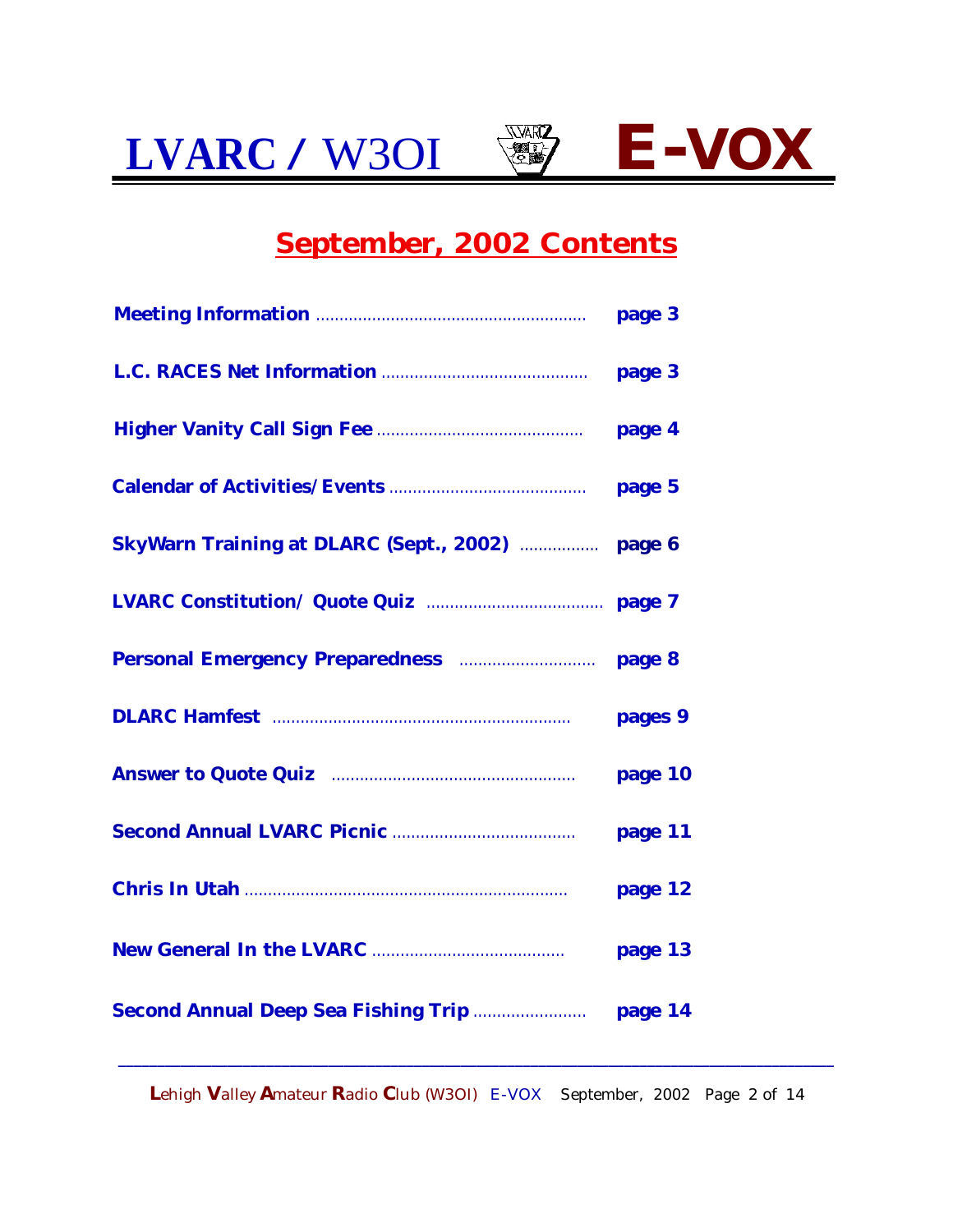





**The September Meeting will be held at the Red Cross Building on Tuesday September 3, 2002 at 7:30** 

## **LVARC / RACES NET**

Don't forget to check into the Monday Night LVARC/RACES Net on 146.94 (PL 71.9) with an alternate frequency of 147.735/147.135 (PL 167.9) The Net begins at 7:30 pm local time. *Many* **club announcements will be heard there !**

#### **Monday Night RACES/ARES Check In Summary 2002**

| <b>Month</b>    | <b>Number of</b>  | <b>Number Mondays</b> |  |  |
|-----------------|-------------------|-----------------------|--|--|
|                 | <b>Check-In's</b> |                       |  |  |
| <b>January</b>  | 83                | 4                     |  |  |
| <b>February</b> | 73                | 4                     |  |  |
| <b>March</b>    | 80                | 4                     |  |  |
| <b>April</b>    | 81                | $5\overline{5}$       |  |  |
| <b>May</b>      | 78                | 4                     |  |  |
| <b>July</b>     | 82                | $\mathbf 5$           |  |  |
|                 |                   |                       |  |  |
|                 |                   |                       |  |  |

**L**ehigh **V**alley **A**mateur **R**adio **C**lub (W3OI) E-VOX September, 2002 Page 3 of 14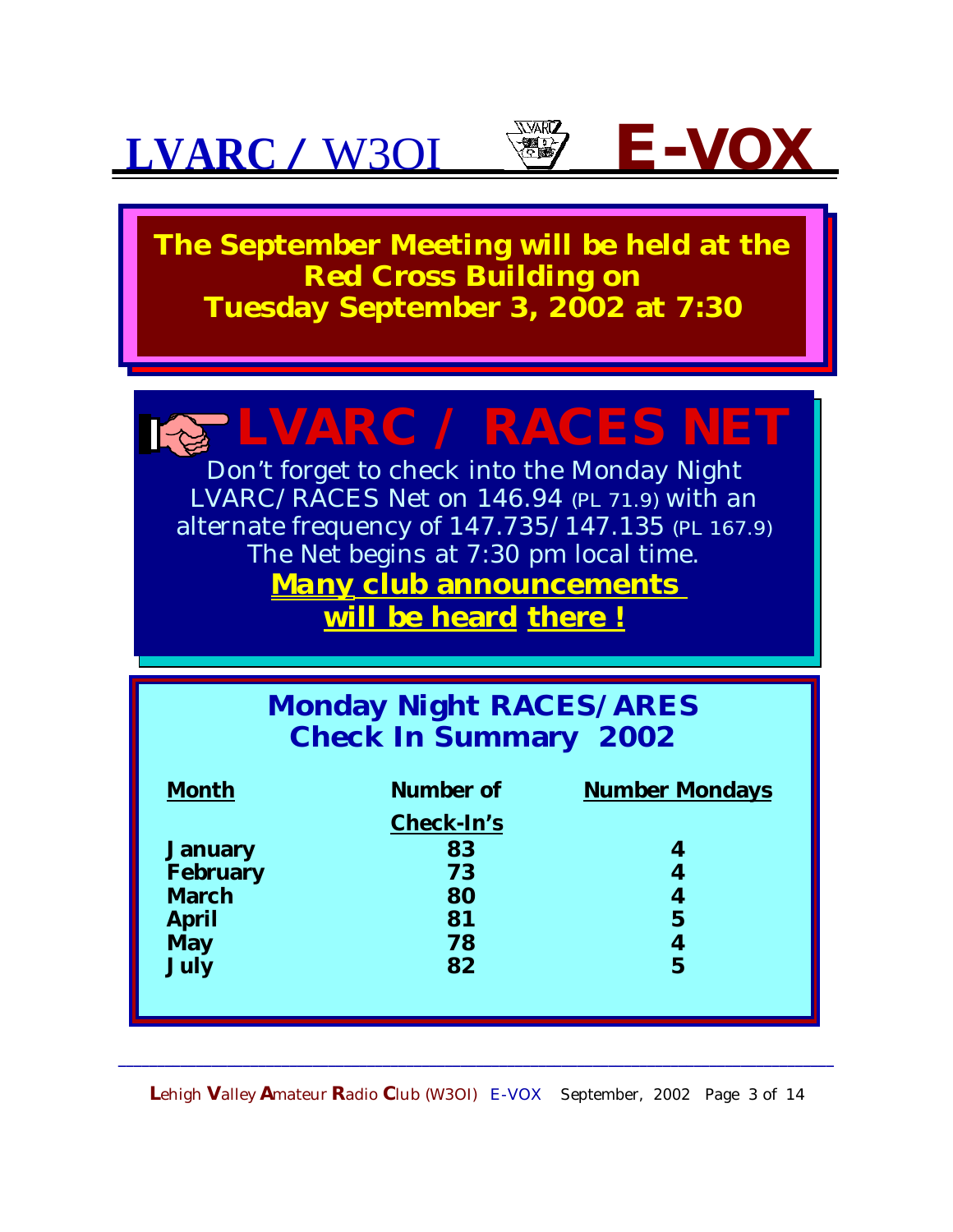

**FEE EFFECTIVE SEPTEMBER 9**

The FCC has officially set \$14.50 as the cost to apply for, renew or reinstate an Amateur Radio vanity call sign. According to a Report and Order adopted July 3, the new fee will become effective for applications received on or after September 9. The current vanity fee is \$12 for the 10-year license term. The FCC had proposed the new, higher fee in a Notice of Proposed Rulemaking (MD Docket No. 02-64) released March 27 to set Fiscal Year 2002 fees.

In its R&O, the FCC took the opportunity to justify its charging the vanity fee for vanity renewals as well as for initial applications. In comments filed in the proceeding, the FCC said, Steven Karty, N5SK, and William J. Hanrahan, W1WH, supported the payment of a regulatory fee to cover the initial administrative cost but questioned having to pay the fee upon renewal.

Hanrahan suggested that the FCC should be able to reasonably adjust the fee it charges initial vanity call sign applicants based upon actual administrative costs and that renewals should not incur any additional overhead. "Further, subsequent to the initial license term, no distinction should be made between vanity calls and systemically assigned calls," Hanrahan commented. The FCC now distinguishes between vanity and sequential call signs in its database as "HV" and "HA" respectively.

The FCC said that because it continues to incur costs related to vanity call signs even after their issuance or renewal, it believes the regulatory fee at renewal is appropriate. "Section 9 of the Communications Act, as amended, provides for the recovery of the Commission's costs associated with its enforcement, policy and rulemaking, user information, and international activities," the FCC said in its Report and Order. "Every day, Commission staff are engaged in activities involving amateur vanity call signs, such as protecting the assignment of vanity call signs, investigating complaints on the improper or illegal usage of call signs, requests for call signs that are already assigned to someone else, and all related research that is necessary to insure the proper assignment of call signs."

The FCC said it must collect nearly \$218.8 million through regulatory fees to recover its costs for FY2002. That's \$18.6 million--or approximately 9.3 percent--more than the amount designated for recovery through regulatory fees in FY2001. Of the total, the FCC estimated vanity fee

revenue for FY2002 at \$130,500. The FCC has estimated that 9000 applicants would apply for vanity call signs in FY2002.

The ARRL Letter Vol. 21, No. 27 July 12, 2002

**L**ehigh **V**alley **A**mateur **R**adio **C**lub (W3OI) E-VOX September, 2002 Page 4 of 14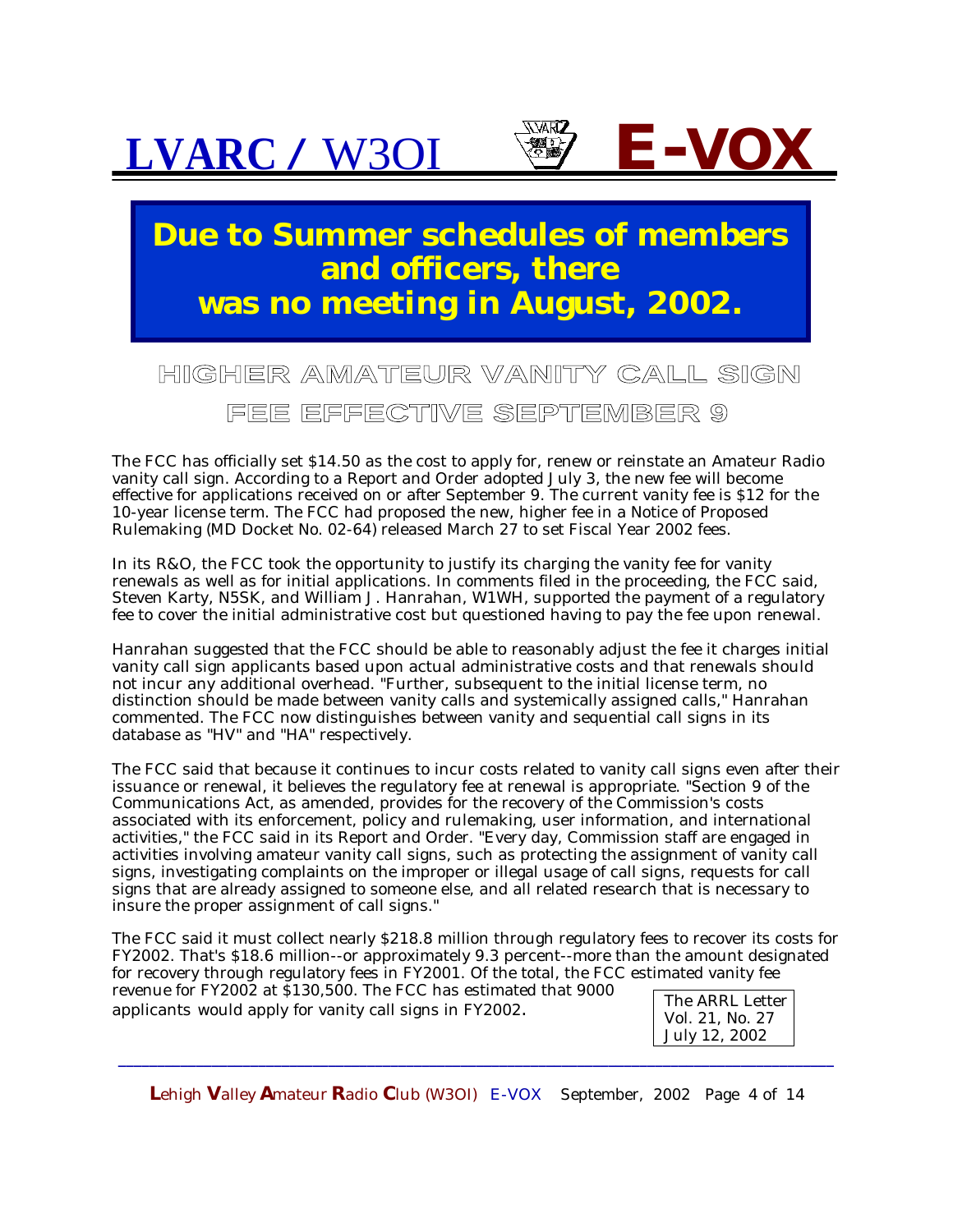



### **September 2002 SEPTEMBER, 2002**

| Sunday                                             | Monday                                            | Tuesday                                                    | Wednesday | Thursday | Friday               | Saturday                           |
|----------------------------------------------------|---------------------------------------------------|------------------------------------------------------------|-----------|----------|----------------------|------------------------------------|
|                                                    | <b>ARES</b><br><b>RACES</b><br><b>Net</b><br>7:30 | <b>LVARC</b><br><b>Meeting</b><br><b>Red Cross</b><br>7:30 |           |          |                      | Asian DX<br><b>SSB</b><br>Contest  |
| 1                                                  | MI QRP<br>Labor Day<br>CW Sprint2                 | 3                                                          | 4         | 5        | 6                    | 7                                  |
| Asian DX<br><b>SSB</b><br>Contest                  | <b>ARES</b><br><b>RACES</b><br><b>Net</b><br>7:30 |                                                            |           |          |                      | WAE DX<br><b>SSB</b><br>Contest    |
| <b>North</b><br>American<br>CW Sprint <sub>8</sub> | 9                                                 | 10                                                         | 11        | 12       | 13                   | <b>ARRL VHF</b><br>QSO Party<br>14 |
| WAE DX<br><b>SSB</b><br>Contest                    | <b>ARES</b><br><b>RACES</b><br><b>Net</b><br>7:30 |                                                            |           |          |                      | <b>Wash State</b><br>Salmon Run    |
| <b>ARRL VHF</b><br>QSO Party<br>15                 | 16                                                | 17                                                         | 18        | 19       | 20                   | 21                                 |
| <b>Wash State</b><br>Salmon Run                    | <b>ARES</b><br><b>RACES</b><br><b>Net</b><br>7:30 |                                                            |           |          |                      | <b>Texas</b><br>QSO Party          |
| 22                                                 | 23                                                | 24                                                         | 25        | 26       | 27                   | Louisiana<br>QSO Party<br>28       |
| Texas<br>QSO Party                                 | <b>ARES</b><br><b>RACES</b><br><b>Net</b><br>7:30 |                                                            |           |          | <b>This Month In</b> |                                    |
| Louisiana<br>QSO Party<br>29                       | 30                                                |                                                            |           |          | Ham Radio            |                                    |
| Tuesday September 3, 2002 - LVARC Meeting - 7:30   |                                                   |                                                            |           |          |                      |                                    |

**L**ehigh **V**alley **A**mateur **R**adio **C**lub (W3OI) E-VOX September, 2002 Page 5 of 14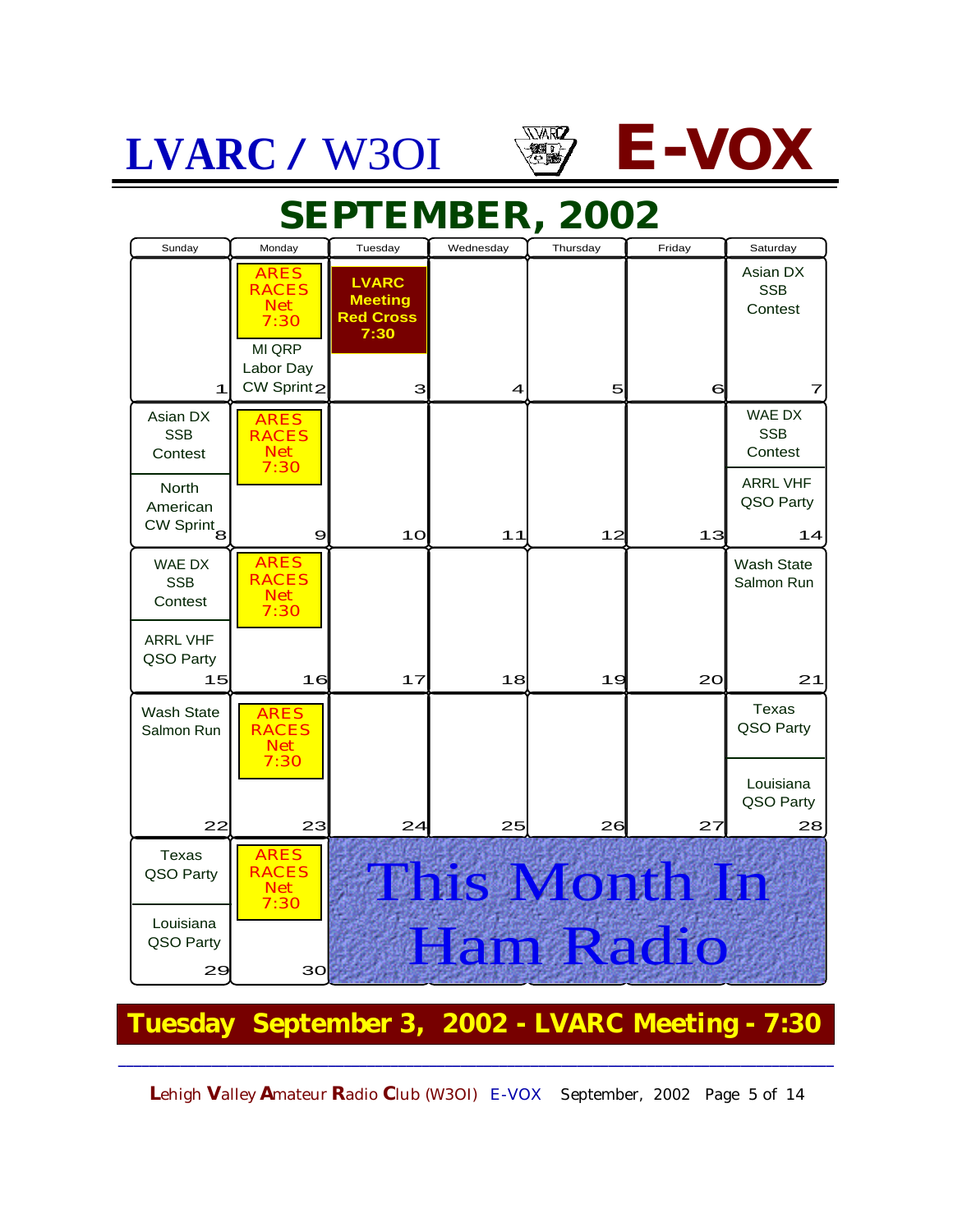

**de John Holmes (WX3W)**

There will be a SKYWARN Training Session on September 5th at the DLARC club meeting. The meeting starts at 7:30 with the Training Class after.

Directions to the meeting place is on the W3OK webpage. **This will be the ONLY SKYWARN Training Session for the Lehigh Valley for 2002.** Spotters need to be recertified every 2 years.

Feel free to contact me if you have any questions. I would be glad to help you out.

73,

John Holmes, WX3W Lehigh Valley SKYWARN Coordinator SKYWARN Technical Committee Member, NWSFO, Mt. Holly, NJ WX2PHI Special Event Chairman



[wx3w@skywarn.net](mailto:wx3w@skywarn.net)

**L**ehigh **V**alley **A**mateur **R**adio **C**lub (W3OI) E-VOX September, 2002 Page 6 of 14



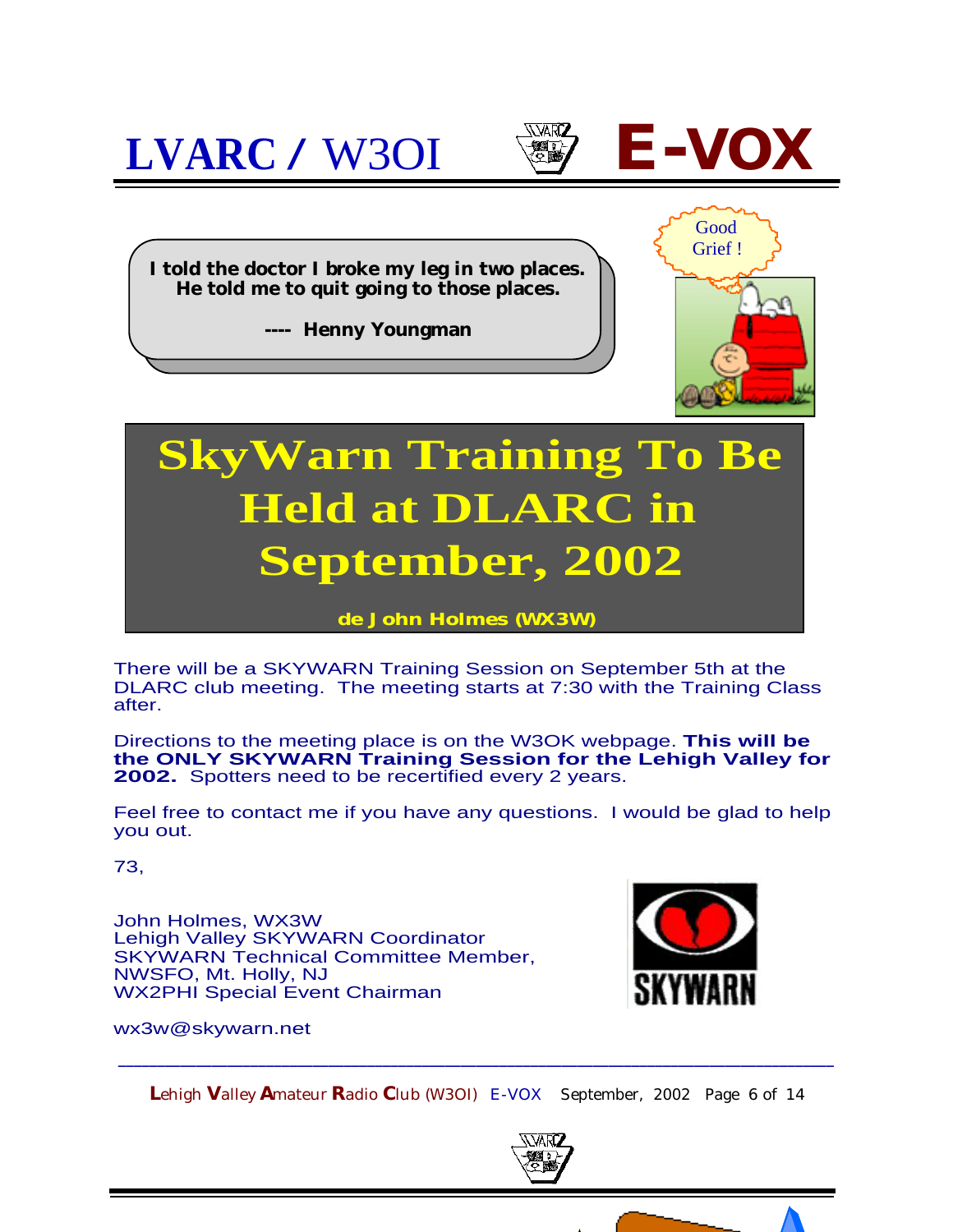

 $\frac{We}{E}$ 

 $P_{\text{eople}}$ <br>of the

#### **LVARC CONSTITUTION HAS BEEN REVISED**

Thanks to the *hard work* of **Barry** (**KB3FMI**), the revisions to the LVARC Constitution have been completed. The revisions were read at the July, 2002 meeting. The revised copy is available for download on the club's web site.

Please download and read the revised version. **Some important changes have been made.** Please download and read the revised version of the LVARC Constitution and By-Laws and offer any changes Barry via email or at the September meeting. *Speak now or forever hold your peace"!*



**L**ehigh **V**alley **A**mateur **R**adio **C**lub (W3OI) E-VOX September, 2002 Page 7 of 14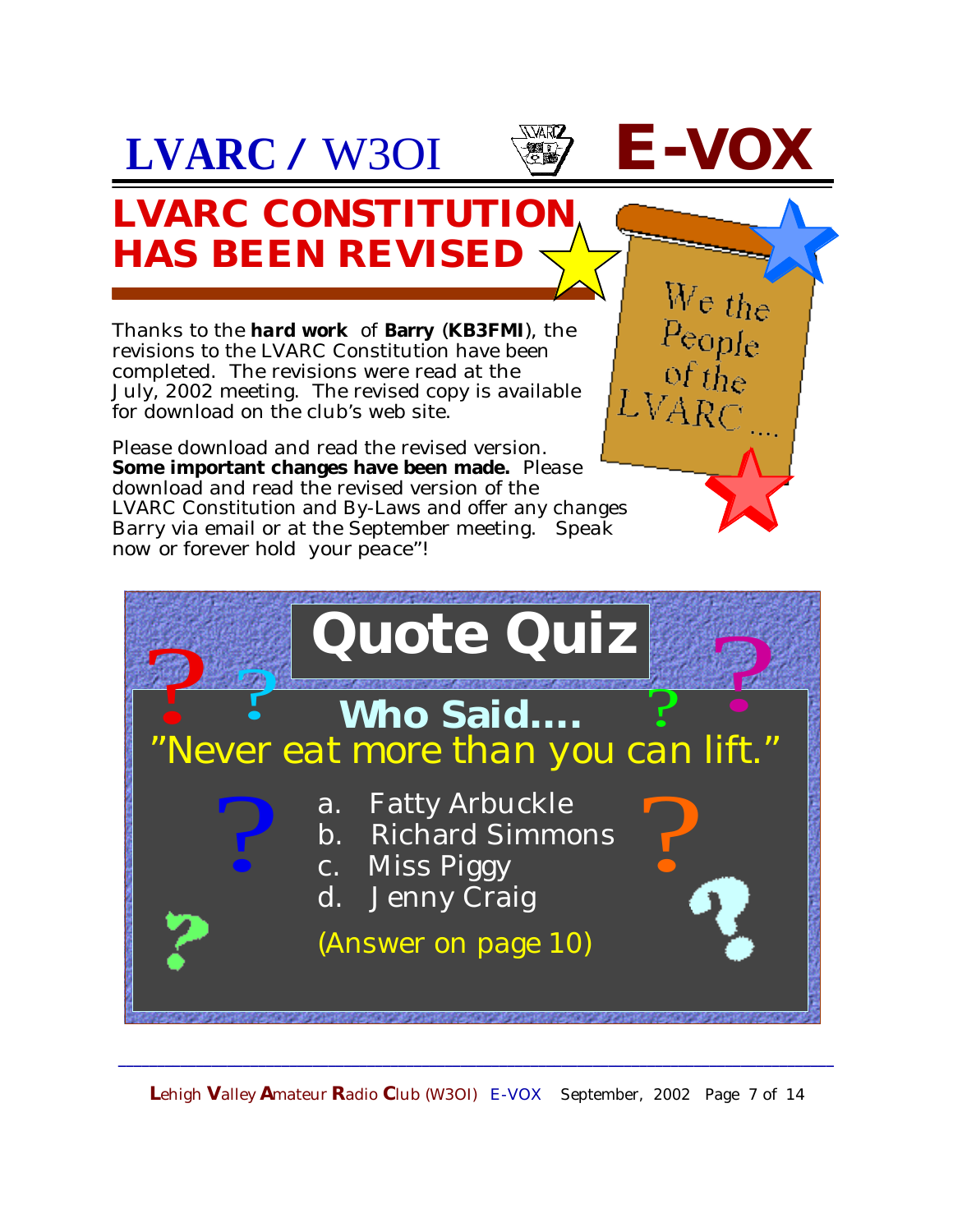



When bad weather hits, make sure your emergency unpreparedness plan is in place.

#### Don't Let This Happen To You !

Are you ready for an emergency? Do you understand the difference between a "watch" and a "warning?" Do you have emergency lighting? Do you have a portable AM/FM radio? Do you have an emergency battery for powering lights, radios etc.? In winter, do you have an alternate heating source? Do you have a "safe room" in the event of severe weather? Do you have ready to eat food available?

#### **Below are some sites to visit related to personal emergency preparedness:**

<http://www.arrl.org/tis/info/emergency.html> <http://www.readyprep.com/Merchant2/4.10/merchant.mv> <http://www.fema.gov/> [http://www.areyouprepared.com/emergency\\_guidebook.html](http://www.areyouprepared.com/emergency_guidebook.html) <http://www.baproducts.com/emerprep.htm> <http://www.ccep.ca/> <http://www.emprep.com/>

<http://www.preparedness.com/>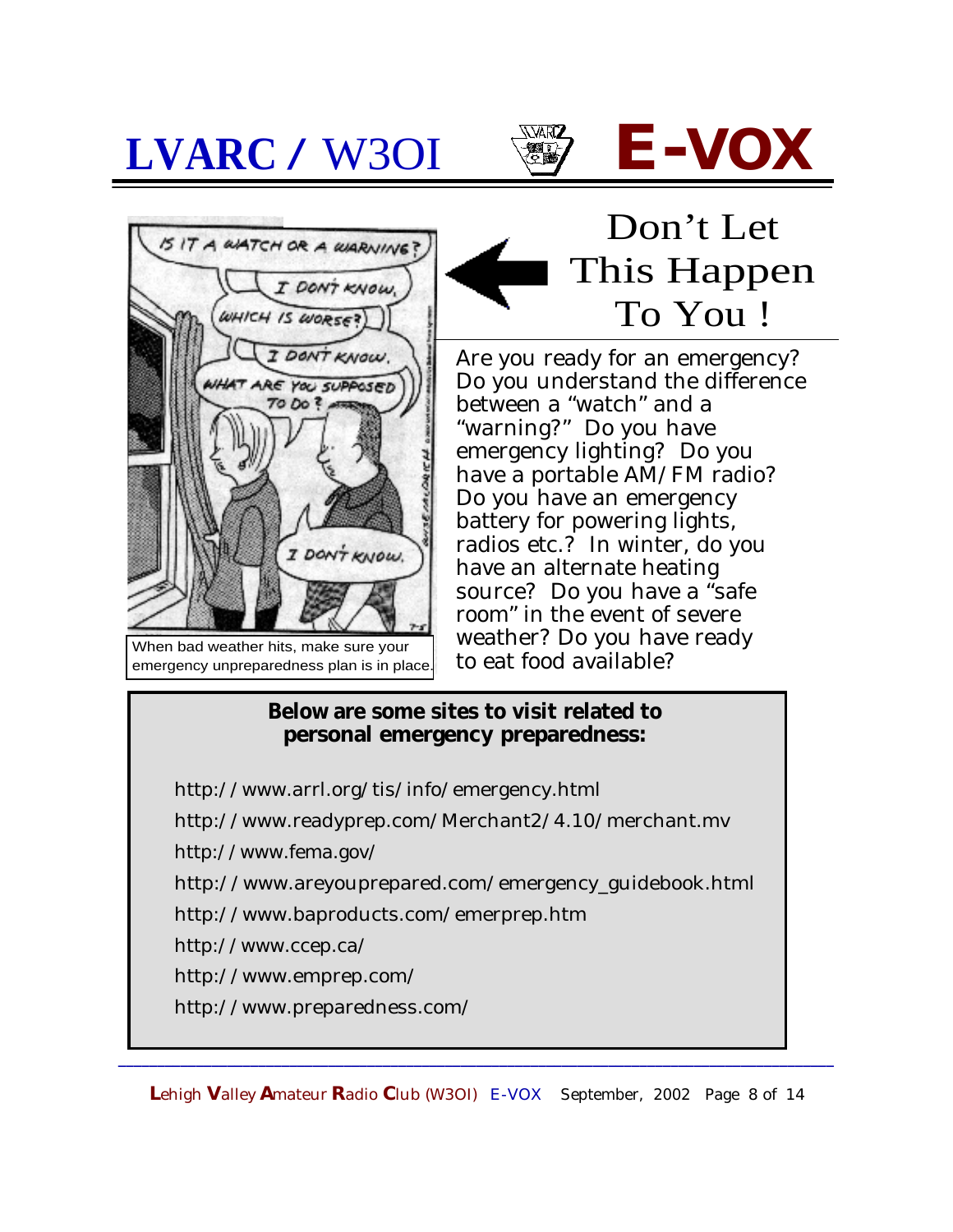



# **DLARC TO HOLD ITS ANNUAL HAMFEST**



**Saturday September 21, 2002** Schnecksville Fire Dept. Schnecksville, PA Open to Public at 7 AM - Vendor Set-Up at 6 AM

Admission \$5.00 *Unlicensed Spouse and Children Under 12 Free* Indoor Tables - \$11 *(Both include one admission)* For more information see our Homepage at <http://www.dlarc>

**Breakfast Starts at 6 AM**

Scrambled Eggs, Home Fries, Roll, Coffee: \$2 - with Sausage: \$3 Hot Dogs from 9AM, Soda, Coffee, Tea, Donuts also available

ARRL Sanctioned Hamfest

### **DLARC 2002 HAMFEST** \$1 DISCOUNT COUPON

Clip this coupon and bring it with you to receive a \$1 discount off the price of one admission, tailgating or indoor table.

Talk in 146.70/R (PL151.4) - 444.90/R (PL151.4) Limit - One coupon per attendee

**L**ehigh **V**alley **A**mateur **R**adio **C**lub (W3OI) E-VOX September, 2002 Page 9 of 14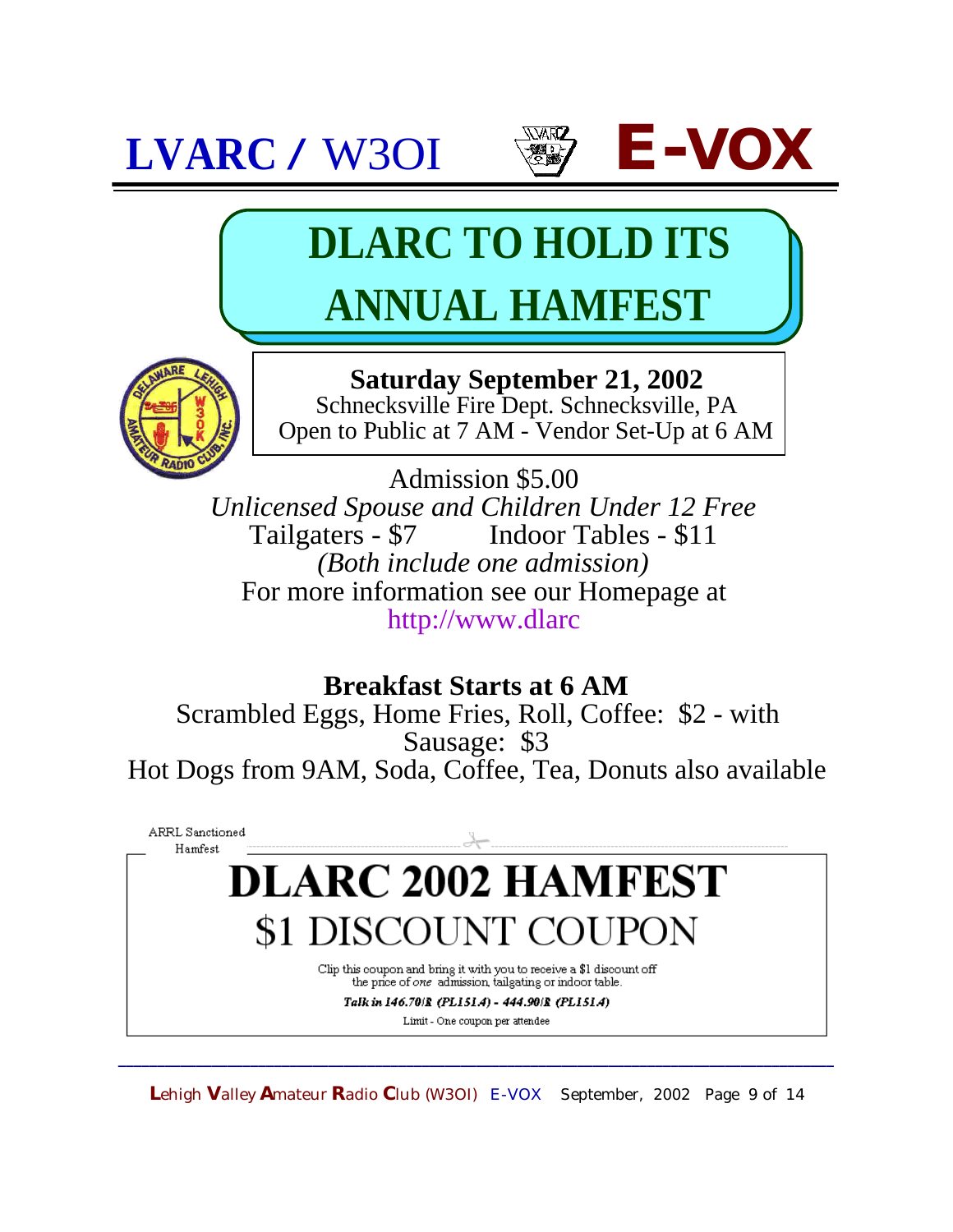

**Chocolate Math** de an email from Dick (KA3MOU)

1. First of all, pick the number of times a week that you would like to have chocolate. (Try for more than once but less than 10)

- 2. Multiply this number by 2 (Just to be bold)
- 3. Add 5. (for Sunday)
- 4. Multiply it by 50 I'll wait while you get the calculator.

5. If you have already had your birthday this year add 1752... If you haven't, add 1751....

6. Now subtract the four digit year that you were born. You should have a three digit number....

The first digit of this was your original number (i.e., how many times you want to have chocolate each week).

The next two numbers are.. YOUR AGE! (Oh YES, it IS!!!!)

THIS IS THE ONLY YEAR (2002) IT WILL EVER WORK, SO SPREAD IT AROUND WHILE IT LASTS. IMPRESSIVE, ISN'T IT

**L**ehigh **V**alley **A**mateur **R**adio **C**lub (W3OI) E-VOX September, 2002 Page 10 of 14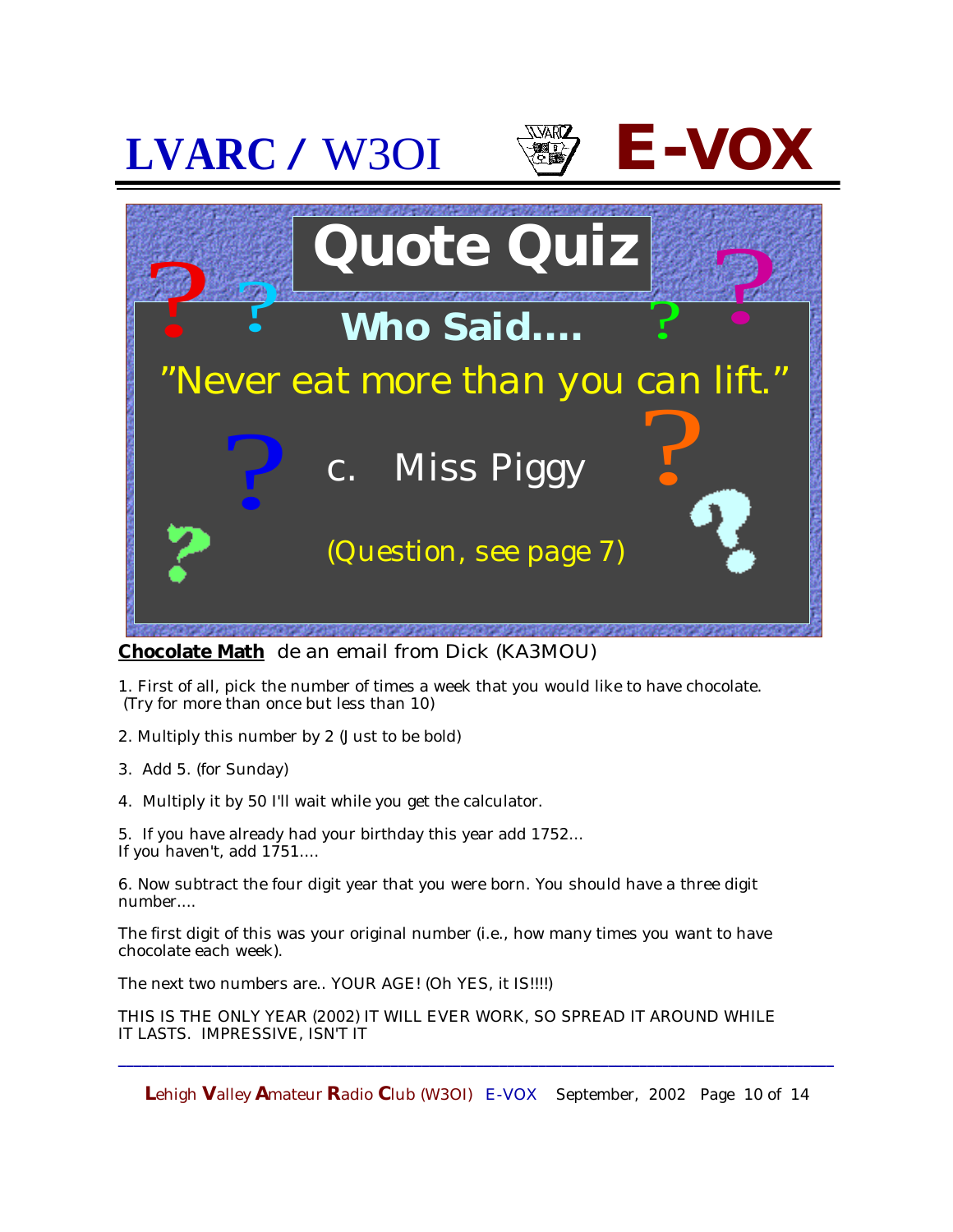







**The second annual LVARC picnic was held on Saturday July 20, 2002 at WA3KIF's QTH.**



**Although sparsely attended, all had a good time! The weather cooperated and was warm and dry.**

**The conversation quickly turned to ham radio and aircraft communications.** 

**Guests arrived on time and stayed well into the early evening.** 



**L**ehigh **V**alley **A**mateur **R**adio **C**lub (W3OI) E-VOX September, 2002 Page 11 of 14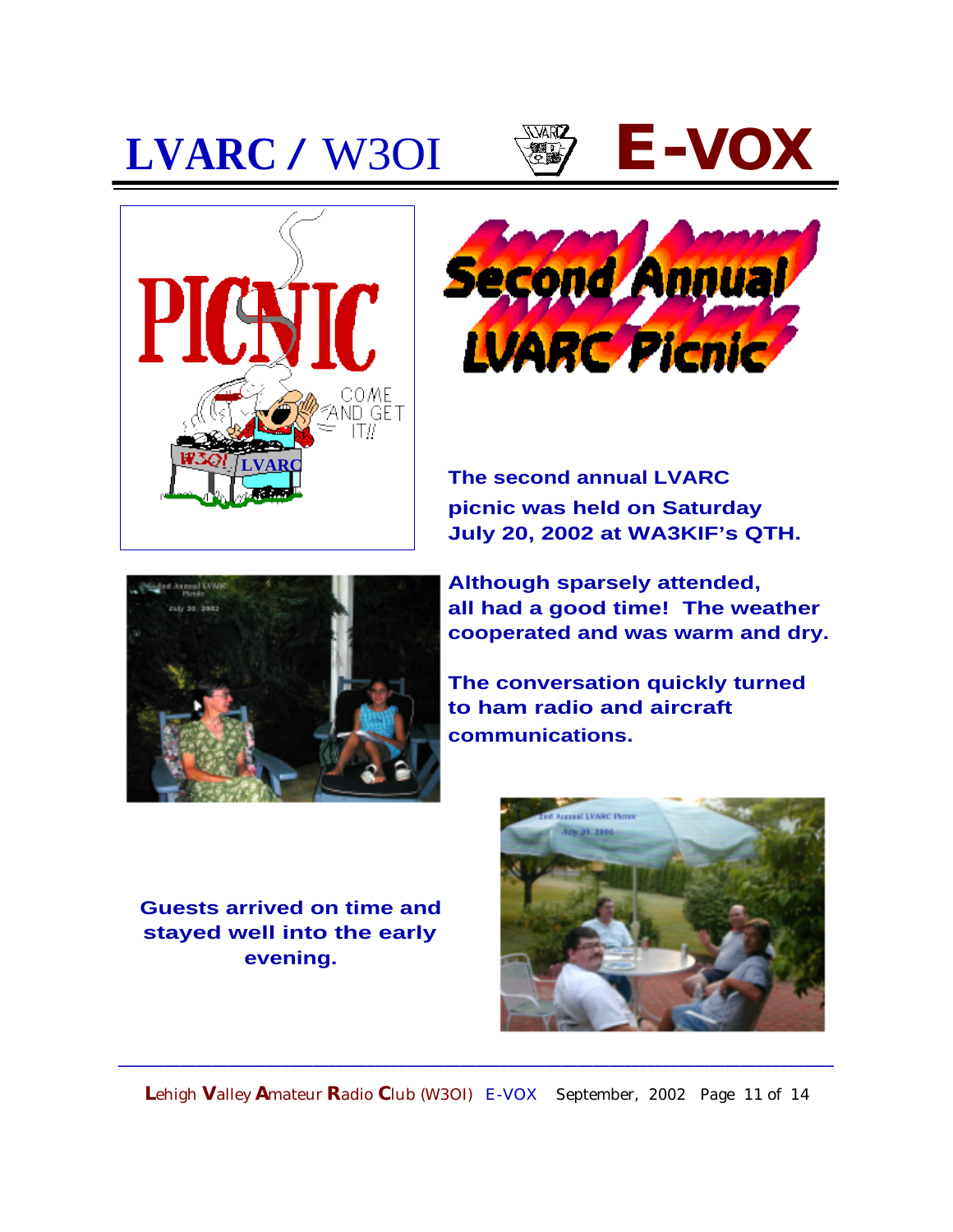





#### Chris At Firefighter School in Salt City, Utah de WA3KIF

**I received the following email and pictures from Chris in July, 2002.**

**Hey guys we just got done with the night operations part of our Aircraft Firefighting School.**

**It was nice and cool weather wise but things got hot inside.. yeah underneath all that fire is a full size mock up of an aircraft..**



**Someone asked what the fire is.. The simulator is the best in the country,**

**Its a 13 million dollar propane computer controlled unit that detect how much water we apply to extinguish the fire and shuts the burners down accordingly.. FANCY!!**



**L**ehigh **V**alley **A**mateur **R**adio **C**lub (W3OI) E-VOX September, 2002 Page 12 of 14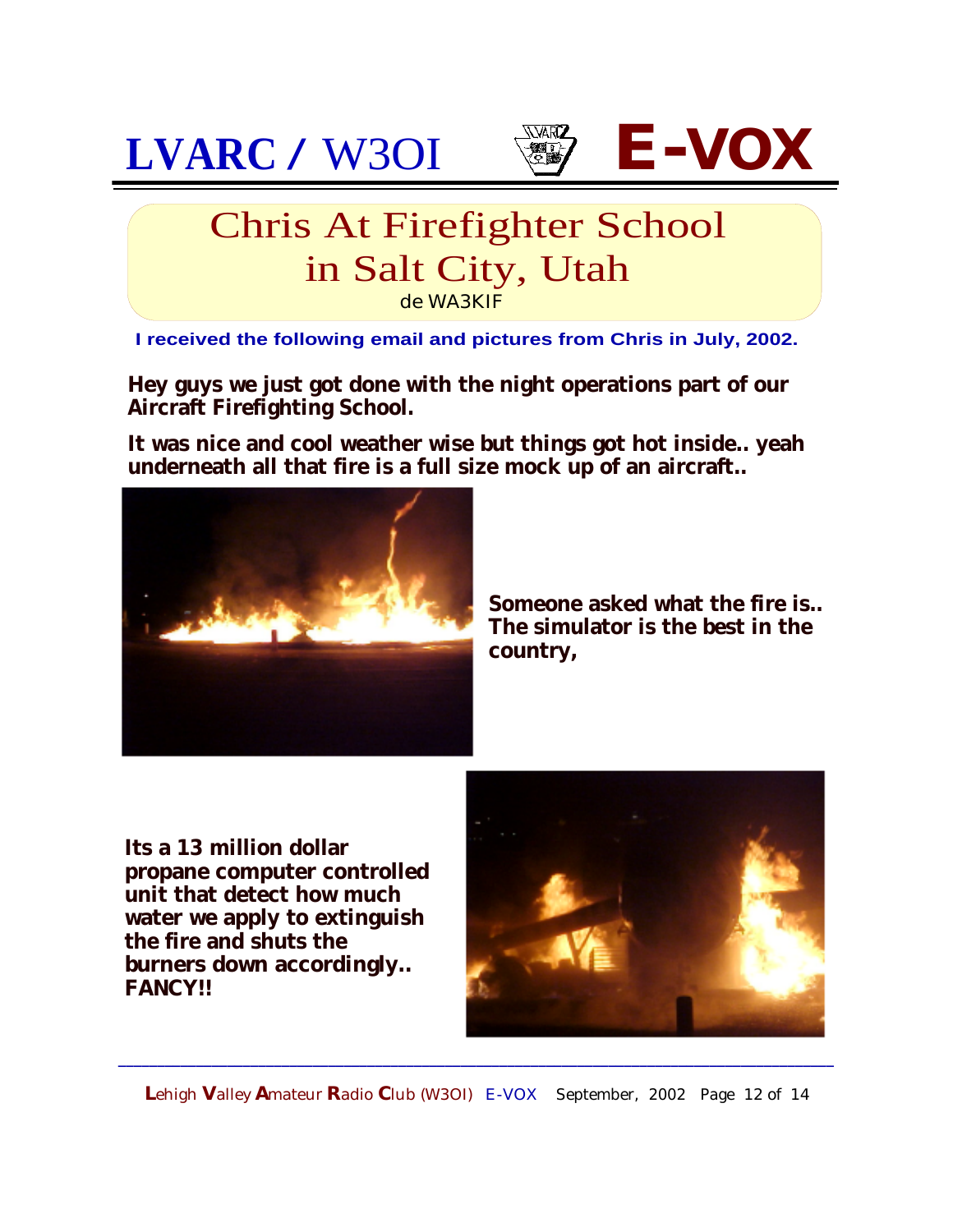## **LVARC / W3OI ② E-VO**





**CONGRATULATIONS TO E CLUB'S NEWEST GENERAL CLASS MEMBER!!**

**Rod Wolfe (KB3HFZ)** now holds a GENERAL CLASS license!!!!!!!!!!!!!!!!!

**CONGRATULATIONS Rod** on your upgrade and we look forward to hearing you on HF! Just in time to contact Chris when he leaves for another tour at the South Pole!

#### **NOTE:**

**\_\_\_\_\_\_\_\_\_\_\_\_\_\_\_\_\_\_\_\_\_\_\_\_\_\_\_\_\_\_\_\_\_\_\_\_\_\_\_\_\_\_\_\_\_\_\_\_\_\_\_\_\_\_\_\_\_\_\_\_\_\_\_\_\_\_\_\_\_\_\_\_\_\_\_\_\_\_**

**Due to the vacation schedules of officers and members, there was no LVARC business meeting in August, 2002.**

**L**ehigh **V**alley **A**mateur **R**adio **C**lub (W3OI) E-VOX September, 2002 Page 13 of 14